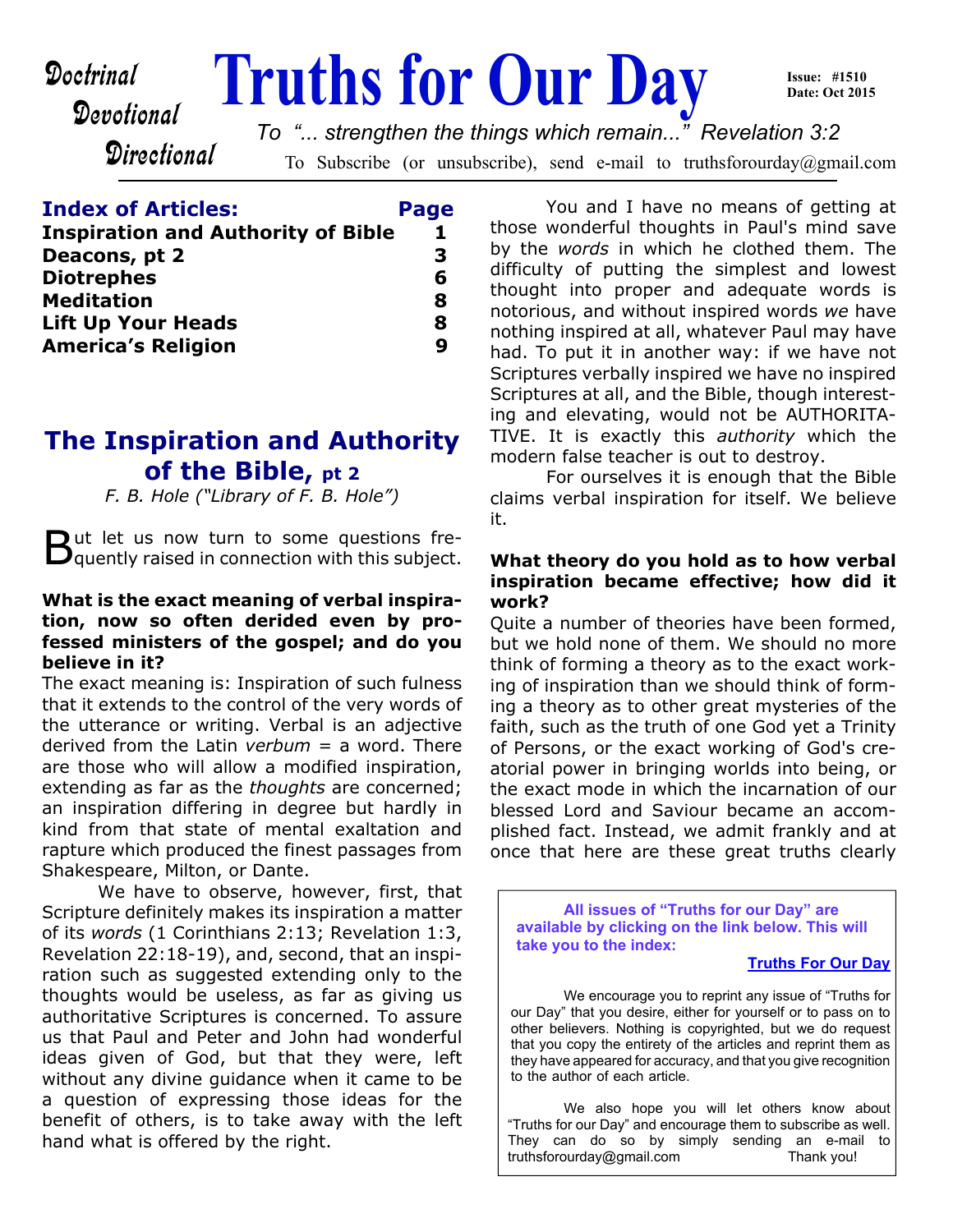revealed in Scripture, yet wholly supernatural and beyond our understanding. We do not expect to understand them; we accept them in faith. We are not troubled by finding these mysteries totally beyond our comprehension, but rather confirmed. It is what we expect in a revelation which is divine*.* Did everything in Christianity fall within the compass of our minds — which, though renewed through grace, are still human  $-$  we should at once know it to be human in its origin. And this it is not; it is superhuman: it is of God.

#### **What have you to say as to the continual accusations of inaccuracy and mistakes which are leveled at the Bible?**

Just this: that if all the accusations ever brought could be collected together and classified we believe that a substantial majority would fall under the head of accusations founded upon sheer ignorance, intensified often by an admixture of cunning dishonesty. The favorite infidel question as to Cain's wife is an example of this large class. Such difficulties exist not in the Scriptures but purely in the minds of the people who raise them.

 Setting aside all these, we believe that of the residue, a great majority again would prove to be genuine difficulties, but of a sort that careful and prayerful research gradually resolve into most instructive helps, often displaying much hidden beauty.

 An example of this class is the statement about the fourteen generations in Matthew 1:17. But we discover that the fourteen generations from David to the captivity is reached by omitting the names of the kings more immediately descended from the wicked Athaliah, the daughter of the yet more infamous Jezebel. Their names to the third generation are kept out of the genealogy. Thus the apparent error is found to be due to the fact that God's thoughts and ways and reckonings are not ours. If apostasy supervenes He does not count the generations affected by it.

 A very small number of difficulties now remain to form the third class, which is composed of little discrepancies, the source of which cannot be discovered with certainty. An example of this class is the question of the age of Ahaziah when he came to the throne of Judah. 2 Kings:26 states it as 22, while 2 Chronicles 22:2 says 42. The error evidently crept in through a very early mistake in copying, but when and how we have no means of knowing.

 The fact is, then, that most of these so-called mistakes are apparent only and not real, and the very few real ones are copyists' slips and the like on side matters of no vital importance.

#### **Is it possible to maintain the inspiration of our Authorized version since a Revision has been issued as well as many other translations in English?**

We do not maintain the inspiration of the Authorized or any other version and never have. What we do maintain is as follows: —

1. That the Scriptures, as written in their original tongues, were given by inspiration of God, that inspiration extending to the words employed.

2. That by means of the large number of ancient manuscript copies of the Scriptures preserved to us in the providence of God, we possess a very accurate knowledge of the Scriptures as originally written, the words or passages as to which any doubt exists being very few and unimportant.

3. That the Authorized translation is on the whole very good and faithful in its rendering of the inspired original, but that it may be usefully compared with the Revised Version, and more especially with the New Translation by the late Mr. J. N. Darby, to ensure even greater accuracy. Substantially, however, it gives us the inspired Word of God in trustworthy form.

#### **What about the Revised Version of 2 Timothy 3:16 — "Every Scripture inspired of God is also profitable" — Is that correct?**

Pretty clearly it is not correct. In the original Greek the verb "is" does not occur at all, being understood, but not expressed. In English we must express it, and the question is as to where it should be inserted. There are eight other passages of similar construction in the New Testament, and each of these has been translated by the Revisers as in the Authorized Version. Only in 2Ti\_3:16 have they twisted the sentence round in this way. One of these eight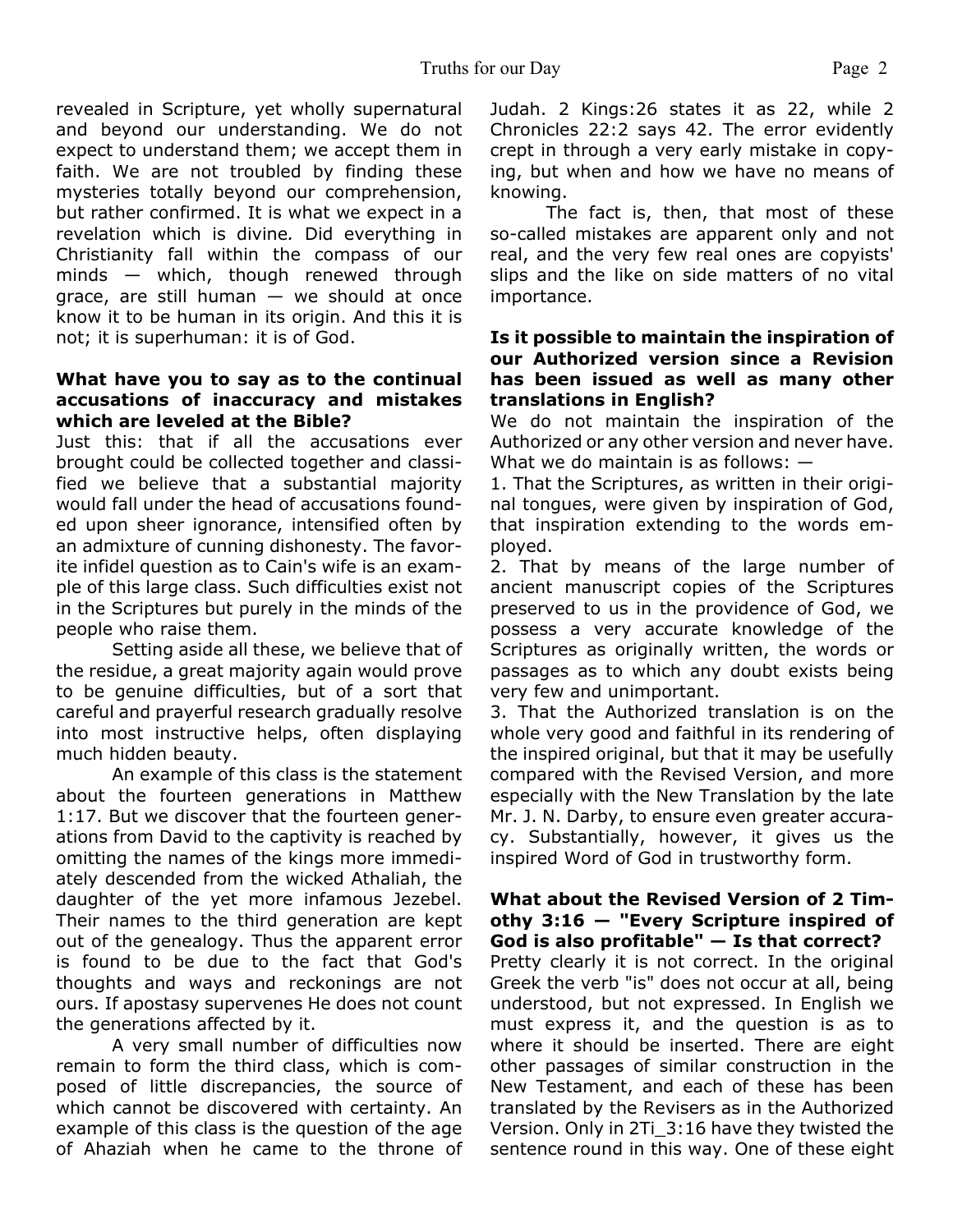Scriptures is Hebrews 4:13. If we translated that according to the Reviser's rendering of our verse it would read: "All things that are naked are also opened unto the eyes of Him with whom we have to do," which on the face of it would be absurd. Indeed, the Scripture in Timothy looks foolish as translated by the Revisers, inasmuch as they turn it into a statement of the perfectly self-evident truth that every Godbreathed writing is good. *That* Timothy well knew; the assurance he needed in view of the apostles' departure was that "ALL scripture is God-breathed."

#### **How do you account for the fact that the sayings of evil men have a place in the Bible; are these inspired?**

By no means. It is easy, however, to account for them. The explanation lies in the difference between *revelation* and *inspiration.* Not all Scripture is direct revelation from God. Some of it is history in which the sayings of evil men and even of Satan are recorded. Again, a book like Ecclesiastes is largely the record of Solomon's thoughts and reasonings and disillusionments while seeking happiness in the gratification of his natural desires. Yet all is given to us by inspiration of God. We have divinely accurate accounts of what was done or said; and Solomon is led to record his mental struggles with such divine fitness as to be profitable for our warning and correction.

 If an illustration of this be needed, turn to Ecclesiastes 2:24: "There is nothing better for a man, than that he should eat and drink, and that he should make his soul enjoy good in his labour." Is this a *revelation* from God? Is it God's voice telling us that food and drink are, after all, the highest good? Emphatically No! What, then? It is the divinely inspired record of the extreme folly to which the wisest of men may be led if he have no light above his natural reason and observation! — and how good of God to give us a peep at this in His inspired record.

#### **Some people like just to open the Bible and take the first verse their eye falls upon as a direct message from God to them. Is this a right procedure?**

Hardly. We are quite willing to believe that

there have been occasions when people have in that way lighted on remarkable verses that have come to them with much point, yet any such haphazard method practiced in a habitual way is unworthy of the inspired Word of God.

 It is written not for the lazy, but for diligent searchers for truth and guidance like the Berean Jews (Acts 17), who read it in faith and dependence on God. Only thus do we, "rightly divide" (2 Timothy 2:15) its contents and obtain light and wisdom from God.

It is human to stand with the crowd, it is divine to stand alone. It is man-like to follow the people, to drift with the tide; it is God-like to follow a principle, to stem the tide.

#### **Deacons, pt. 2** *Joel Portman* **Qualifications of 1 Timothy 3**

Notice first of all that the deacons in this<br>passage are directly linked with the overotice first of all that the deacons in this seers, or the elderhood. In this sense, it might be noted that they likely are those who labor with the elders in the responsible care of the assembly. One represents spiritual pastoring, or shepherding, care, while the other represents spiritual ministry, or service, to the saints. So these are the individuals who function in their own spiritual capacity and charge as the active arm of the church ministry to uphold and enable the saints in their collective functions for the Lord.

 The qualifications are very high, almost the same in certain areas as that required of the elders.

Likewise, or, "in like manner" indicates that these are similar to the elder with respect to the high standards that God expects. With these high standards, there were would corresponding care needed to discern them.

#### **Nine Qualifications are Listed**

**1. Grave** indicates that they inspire awe, respect, and they are venerable and recognized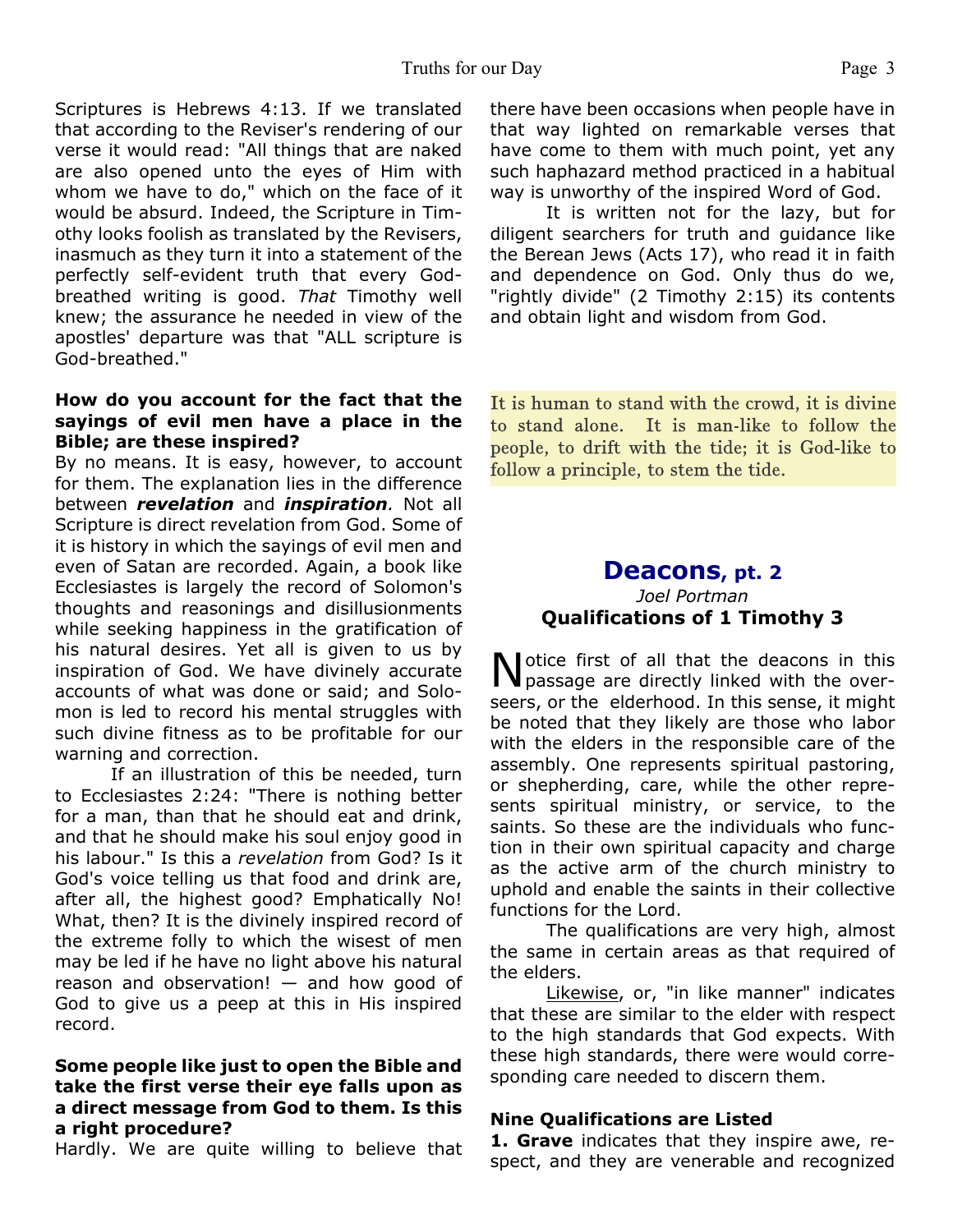for their qualities. In Philippians 4:8, it is translated "honest." This means that he has a serious bearing that causes his ministry to have weight among those who hear him. It is more than an outward appearance, but it is his character that his life manifests before others.

**2. Not double-tongued or inconsistent in speech.** It is only found here in the New Testament. It implies not speaking to cater to individuals, saying one thing to one person and another thing to another. It implies righteousness in speech, dependability.

**3. Not Given to much Wine,** or temperate, having physical desires under control. In an environment where wine was a normal aspect of drink, (and was usually diluted), he was not known to be one to linger over or be one to drink much. There are examples in Scripture that show the dangers in judgment that can result from this. It could also indicate, in a broader sense, that he is not a man who is given to appetite, or any self-indulgence in his life.

**4. Not Greedy of Money.** This is a quality required in an elder also, meaning that he is not ambitious of monetary gain, occupied with materialism and all that is associated with it. He may have money, but be greedy of money, or not covetous. He is not a "money-lover."

#### **5.Clear in Doctrine with**

a. A consistent life that supports genuine convictions. He needs to have a life that supports the truth he teaches, showing that he is genuine to hold fast the truth in his own life. His conscience is pure, undefiled by any knowledge that he is not practicing what he preaches.

 b.Steadfast adherence to the truth of God's Word. If teaching, his teaching must be consistent with the truth of God and dependable. In this regard, he must have studied and learned the truth, be able to handle it properly, and showing some understanding so that it might be profitable to his hearers.

**6. Proven** or tested by various functions of lesser importance, and shown to be faithful by previous conditions of his life.

**7. Found Blameless,** or without ground for any charge against them by others. Inconsistencies of any importance in one's life would hinder the effectiveness of ministry and dependability in practical functions to the assembly.

 This doesn't mean that he is perfect! However, it does mean more than just being cleared of charges; it is that no charge has been made against him that is valid.

**8. Husband of one Wife,** or, as elders, devoted and involved with only one woman in his life. Not philanderer or flirtatious person, but faithful to only one woman, who is his wife. Does not necessarily mean that he is married, though the language of v. 11 seems to indicate so (if the expression in that verse means their wives, as we read it in the A.V.). (Many commentators hold that if 1 Timothy 5:9 means that she is married only once, the same holds true here, but there is a difference of opinion.)

 That, along with the following qualifications, "ruling their children and their own houses well," seems to indicate that he is a married man, though there are differences of opinion on that issue. It indicates that he gives evidence of an ability to exemplify Christian standards and lead properly in his own family, maintaining order so that his own testimony is evident and positive.

 (Verse 11 intervenes, and it has different interpretations among many brethren. Some think that it refers to women deacons, but that is relatively hard to support from the substance of the text as well as from the pattern of the early church. Phoebe might be mentioned in this regard, but exactly what her function was in the assembly and what type of work she maintained is hard to say. She may be seen as a servant of the assembly more in the general sense, as is already observed.)

 Spiritual qualifications and the position of the verse in the passage along with its wording seem to indicate clearly that Paul is referring to the wives of deacons. If this is true, then it indicates that such men must have wives who reflect their own spiritual qualities and who are suitable companions to help them in their work. This would be particularly true if, and likely so, they would assist their husbands in any minis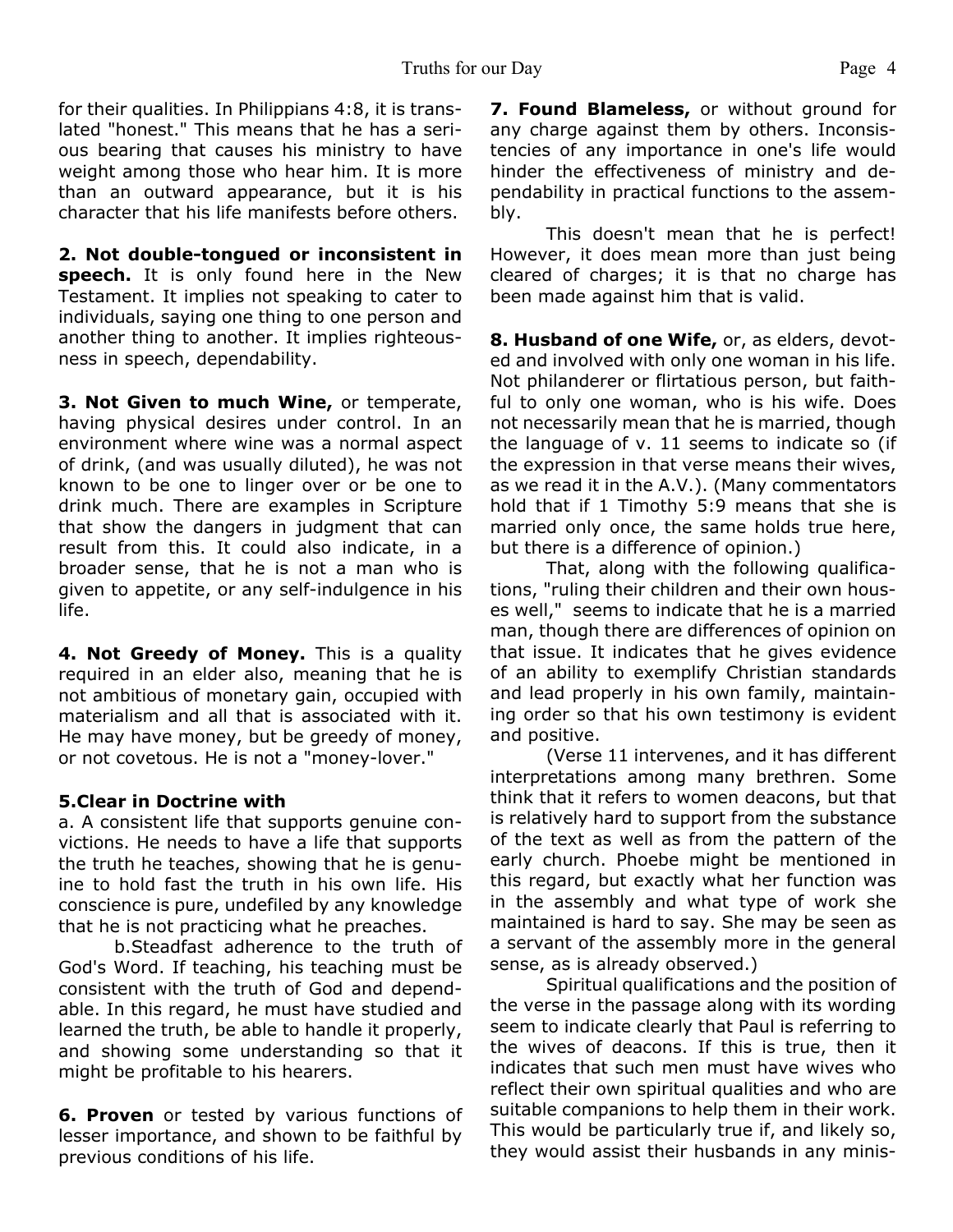try involving sisters of the assembly.

 But it is also indicating that the respect and weight of a deacon's ministry would have its link with the demeanor and spiritual quality of his own wife. A lack of this would be a hindrance to his ability to function properly and effectively in the work of the Lord in the local assembly.

#### **Work of a Deacon**

1 Timothy 3:8, "the deacons" is literally, "those who serve." They would correspond to the Levites, who assisted the priests in their service in the holy place and toward the people. This service has various aspects, but it must be seen as any sphere of particular service that carries with it any responsibility or representative capacity.

It would involve

1. Handling of assembly funds for the assembly 2. Writing letters on behalf of the assembly. This is not necessarily "elder work."

3. Serving the saints in their needs as one might represent the assembly in its service toward the needy.

4. Ministry of the Word in teaching the saints

5. Teaching Sunday School classes, as this represents a capacity of the assembly to teach the young.

6. Preaching the gospel might also come under this list, though this is not necessarily an assembly function and is more in the area of evangelistic qualifications

7. Public service for the assembly, such as handing out books and greeting people at the door, a function that represents the assembly in his testimony and service.

 One conclusion seems to be that there are areas of assembly service that are not under the definition of "deacon work." There are areas of work and involvement that can include every believer in fellowship in the assembly, so that there is a sphere of service for all to be occupied in.

 Not all qualify for what might be strictly called Deacon work. Each one of the Lord's people should be exercised to function in whatever capacity they are qualified for and can be recognized in. We often want some "higher level" of service, but are not willing to assist the Lord's people in what might not call for as much recognition.

### **Matters that Concern**

1. Opening up areas of what is truly deacon work to those who are not qualified spiritually and scripturally only lowers the standard for such work. When such work that requires spiritual qualifications is done by those who are not exercised to maintain and display what is necessary according to Scripture, that work does not have the effect and result that it should have, and it is "cheapened" in that way.

 This is not intended to discourage saints from such forms of service, but rather to challenge us with relation to upholding it and strengthening the standard for it. We can fail to be exercised to the extent that the result is a continual decline that accommodates itself to the point of accepting as normal what is actually abnormal! The result is a further decline that inevitably results in ruin of a local assembly.

 2. Calling simple service in physical tasks about the hall "deacon work" takes away from what that work should involve. If this is deacon work, then only deacons should be involved in doing it. However, we have seen that there is a work that can be done by every believer and in which all should be involved.

 The purpose of this consideration is to stir our hearts, especially those of the younger believers, to recognize the high standards that God expects for spiritual service so that we might seek to develop and to display those qualities that will make our service effective to the saints and for the Lord, and which will preserve the character of the assembly.

 We must remember what has been taught us in the past: the platform of the assembly or any other teaching function, is not open to every person. Neither is it restricted to only a small class of individuals. It is the responsibility of elders to maintain the standards for such spiritual service by their example and teaching so that the character and quality of the assembly might be strengthened and preserved in a degenerating world.

If you are keeping the body under control, you will find it the very servant it ought to be. But if you are allowing the body to have whatever it wants, truly you will find it the most tyrannical of masters.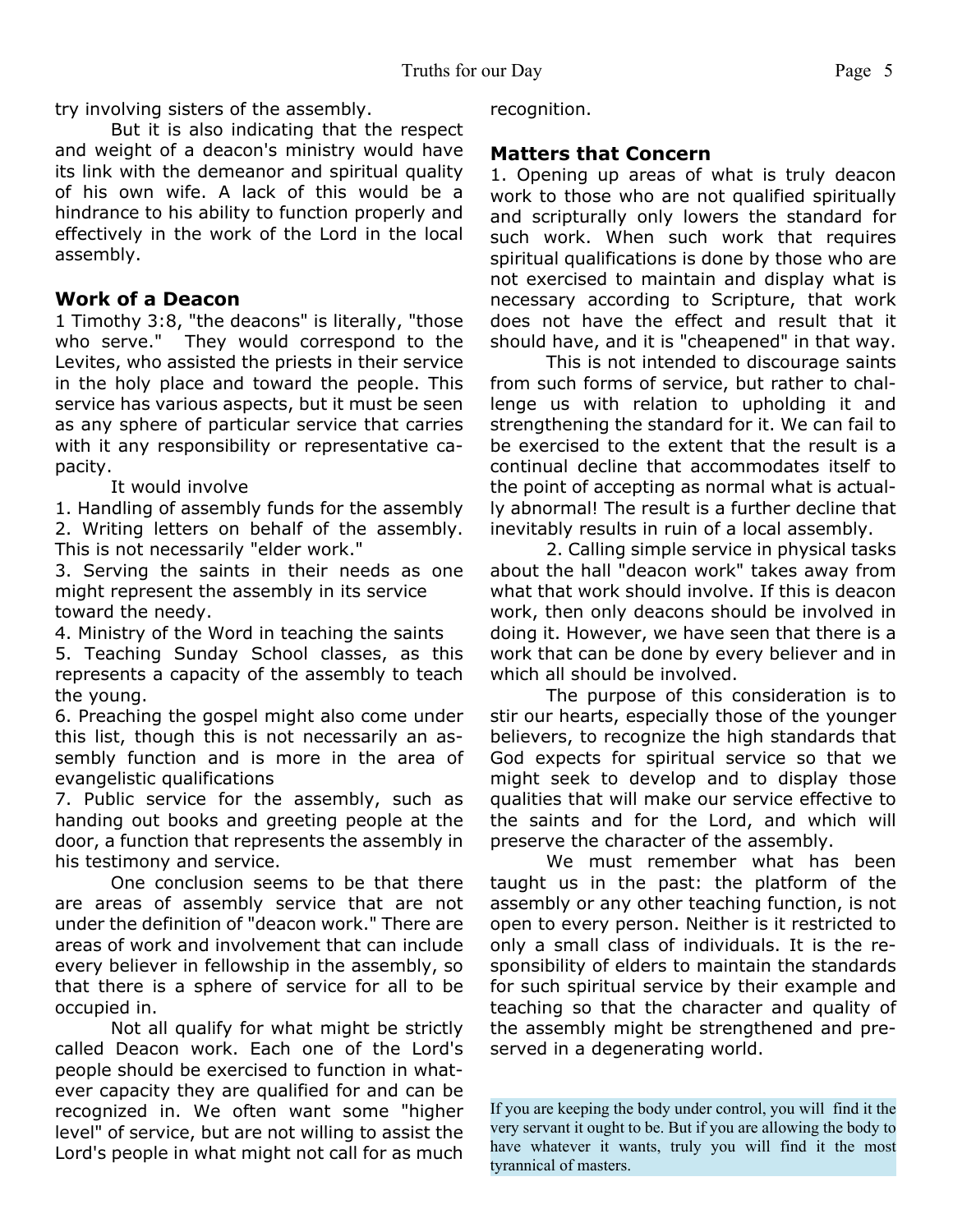# **Diotrephes**

*Larry Steers*

In a previous article we considered Gaius as<br> **I** a DEVOTED believer who was facing difficult  $\mathsf{T}$ n a previous article we considered Gaius as and trying circumstances, and Demetrius as a DEPENDABLE brother. In this article we will look at what the Holy Spirit has revealed about Diotrephes in the Divinely inspired record. He is presented to the reader as a DOMINEERING and DANGEROUS man. The words John records relative to this man are some of the most sober that came from the heart of the writer. While John expresses his deep concern, the Holy Spirit directs the thoughts of John that flow from his pen. These are solemn truths for us to glean and learn from.

 It may be a perplexity for us today to understand how any man could usurp for himself the power and forcefulness that Diotrephes possessed. Let us appreciate and value highly that God has demanded a plurality of elders in a local assembly. These men must work harmoniously together as they pray for and guide the little flock for which they are responsible to God. Not one of them should be the dominate overseer demanding the activities of the assembly be conducted "his way". When scriptural order prevails this will not be allowed to happen.

 It appears very evident that Diotrephes was not born again. Note, and significantly, when he was born his parents were likely idolaters. This is indicated when they named their son after the Greek god Zeus. Diotrephes' name has two parts: "DIOS", which means "of Zeus", and "TREPHO" which has the meaning "to nourish". To his parents he was "nourished of Zeus". It seems generally to have been the custom after idolaters were saved, and their names were associated with one of the gods, to adopt a name far removed from any association with idolatry. Diotrephes did not divorce his name from idolatry.

 Second, notice that the Holy Spirit makes it crystal clear that this domineering man had no interest, concern or exercise for the spiritual health of the believers. He obstinately suppressed John's letter to the church (v.9). Jeremiah describes a man of this ilk, "Woe be unto the pastors that destroy and

scatter the sheep of my pasture! saith the Lord" (Jeremiah 23:1).

 This raises two very solemn questions. First: how and why was Diotrephes received into the fellowship of the local assembly? But second, how did he rise to a place of leadership and become so powerful?

 As to the first question it would certainly cause carefulness regarding reception. Some seem to be satisfied to hear a person say they are saved and to sing "Happy Day", but there is far more to being saved than words. Recently the writer, sitting with another servant of the Lord, had the opportunity to hear a woman tell us how she was saved. She had told others that she had been saved and they accepted her as a Christian. She told the two of us a very long story. However we felt strongly that two vital things were missing. She made no mention of sin and gave no indication of the value of the death of Christ. Over the following weeks there has been no evidence of a changed life. Evidence of real repentance towards God is essential and real living faith in the Lord Jesus Christ must be clearly manifest in the life.

 As to the second question, a man is recognized for the work he is already involved in. One should never be asked to participate in oversight work who is not clearly engaged in that great work. A brother who expressed a desire to be an elder was challenged, "what does an elder do that you cannot do?" The great work of encouraging, visitation, and ministering good healthy spiritual food is essential. There should have been a clear indication in the life of Diotrephes of his love for the saints. Spiritual discernment would have detected something out of order.

 The writer realizes that the Lord chose Judas to accompany Him as one of the twelve. But we also believe that our Lord made no mistakes and that in Judas the purposes of God were being worked out. But as indicated above there are scriptural principles to guide brethren in the recognition of elders.

 Diotrephes lusted for a position of power. John writes concerning this man "who loveth to have the preeminence among them" (v.9). He strove for the chief place. He longed to be first. How very sad when mortal man wants the place reserved exclusively for the Lord. Paul reminds us "that in all things He might have the preem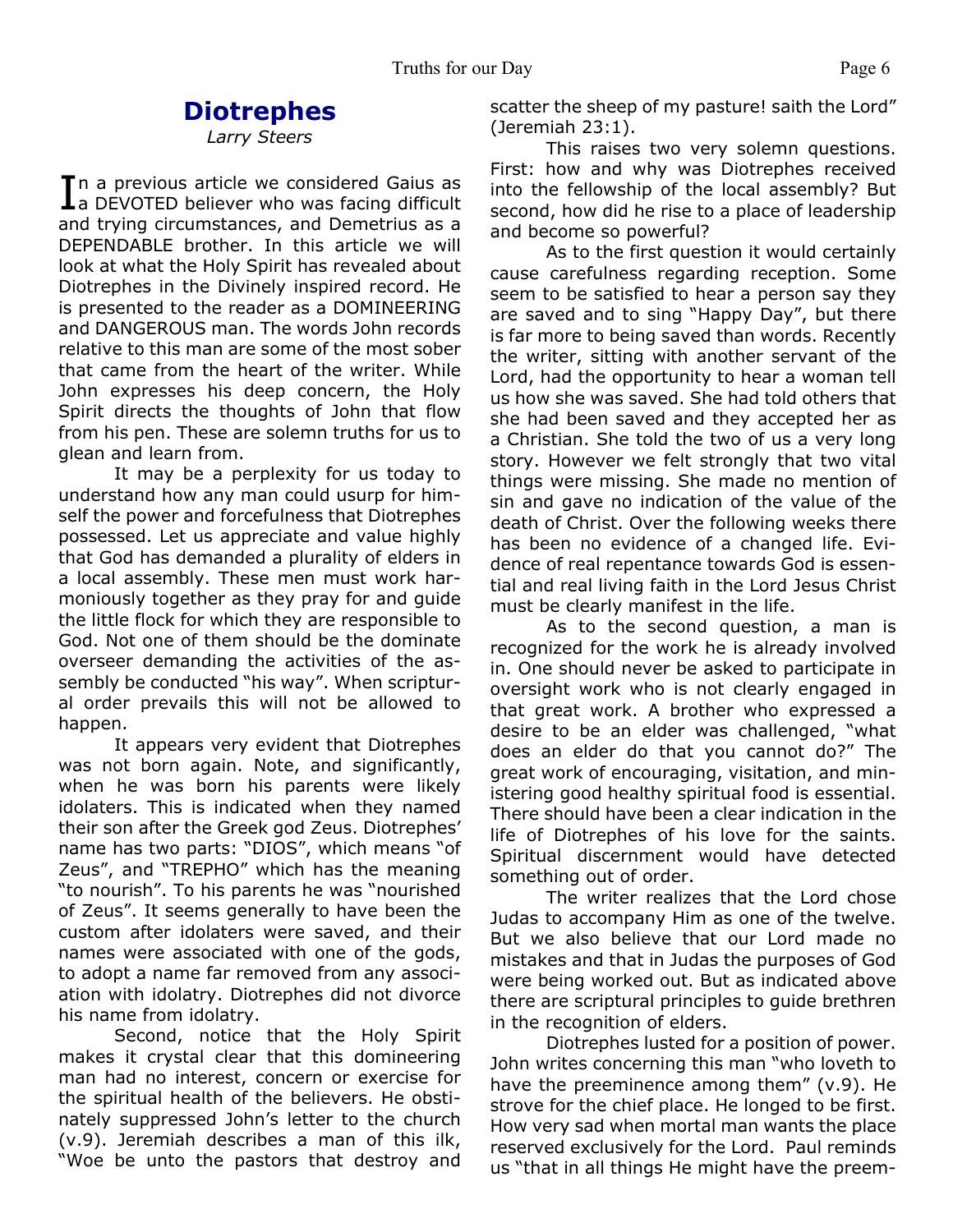inence" (Colossians 1:18). But in contrast to Diotrephes our Lord was "meek and lowly in heart" (Matthew 11:29). How it must have grieved the Lord to hear a reasoning among His disciples "which of them should be the greatest" (Luke 9:46). Again, when the Lord had introduced His supper "there was a strife among them which of them should be the greatest" (Luke 22:24). How this must have touched the tender heat of the Lord.

How true are the words of another:

"It takes more grace than I can tell

To play the second fiddle well".

 When the position of Diotrephes was threatened, he reacted. He refused to receive John (v.9) and other servants of Christ. Note "us" in verse 9 "receiveth us not" is plural.

When John writes "if I come" (v.10), "if", is not the "if" of doubt but an expression of the exercise of John. He is an aged brother and travel in those days was hard. However there is a resolve in the words "I will remember his deeds" (v.10) and embraces the certainty of recompense. The deeds of an evil man have wounded the saints, caused broken spirits and suffering. The behaviour of a man with an uncontrolled tongue is clearly identified as "prating against us with malicious words" (v. 10). "Prating" is phluarpeo and means to level false accusations, here, against an honored servant of Christ. The word is found only here in the New Testament. Solomon writes "a prating fool shall fall" (Proverbs 10: 8, 10). These slanderous attacks are called malicious (poneros– evil).

 Diotrephes was not content (arikeo=not sufficient, not enough, not satisfied) with railing against John, but extended his vociferous attacks against others. He refused to receive the brethren and when others would, Diotrephes cast them out of the church. The hospitality and love of a devoted Gaius did not lie in the heart of Diotrephes.

 When John concludes this brief section (verses 9 to 10), he addresses the saints as "beloved". The reference to "evil" (v. 11) is a reference to Diotrephes whose heart was void of doing good. When John writes "he that doeth evil hath not seen God" the indication is clear that John was convinced that Diotrephes was not born again.

 Yes, these are solemn words. Yet they are Divinely inspired for our learning. While we are convinced that Diotrephes was a stranger to the saving grace of God, we must walk carefully, scripturally and humbly before God lest the spirit of Diotrephes should be manifest in any degree amongst us. No man is chief amongst the brethren.

 While it is not our purpose just here to consider assembly discipline notice again the violations of Diotrephes as already indicated. To throw a believer out of the church to get rid of them is totally unknown in the New Testament. But also the implication is clear that Diotrephes had no intention of seeing those whom he "threw" out received back to assembly fellowship. Brethren, if we have closed our mind to restoration of those put away we are on very unscriptural ground. How could God really bless an assembly taking this stand?

 We will now turn briefly to a brighter, more encouraging truth in the midst of a very dark scene.

 We suggested in the first article that Demetrius (v. 12), (not the same man as the smith of Ephesus) was a DEPENDABLE BROTH-ER. Any assembly would be greatly blessed with brethren in the fellowship like this brother. The Holy Spirit commends the testimony of Demetrius in a three fold way

 Firstly, he had a "good report" (v. 12), of "all men". One of the essential qualifications of an elder is "he must have a good report of them which are without" (1Timothy 3:7). Demetrius would bring no reproach upon the assembly. His words, work, and manner of life would be respected by those not in the assembly. Such a testimony would fulfil the word of God, "many shall see it and fear, and shall trust in the Lord" (Psalm 40:3). But "all men" would include the believers. Like Gaius, Demetrius would pour comforting words of instruction and encouragement into the hearts of those so badly treated by Diotrephes.

 Secondly we are told the Demetrius also had a good report "of the truth itself" (v. 12). John has already reminded us "I have no greater joy than to hear that my children walk in truth" (v. 4).

 And thirdly, he receives a high commendation from the aged apostle for John writes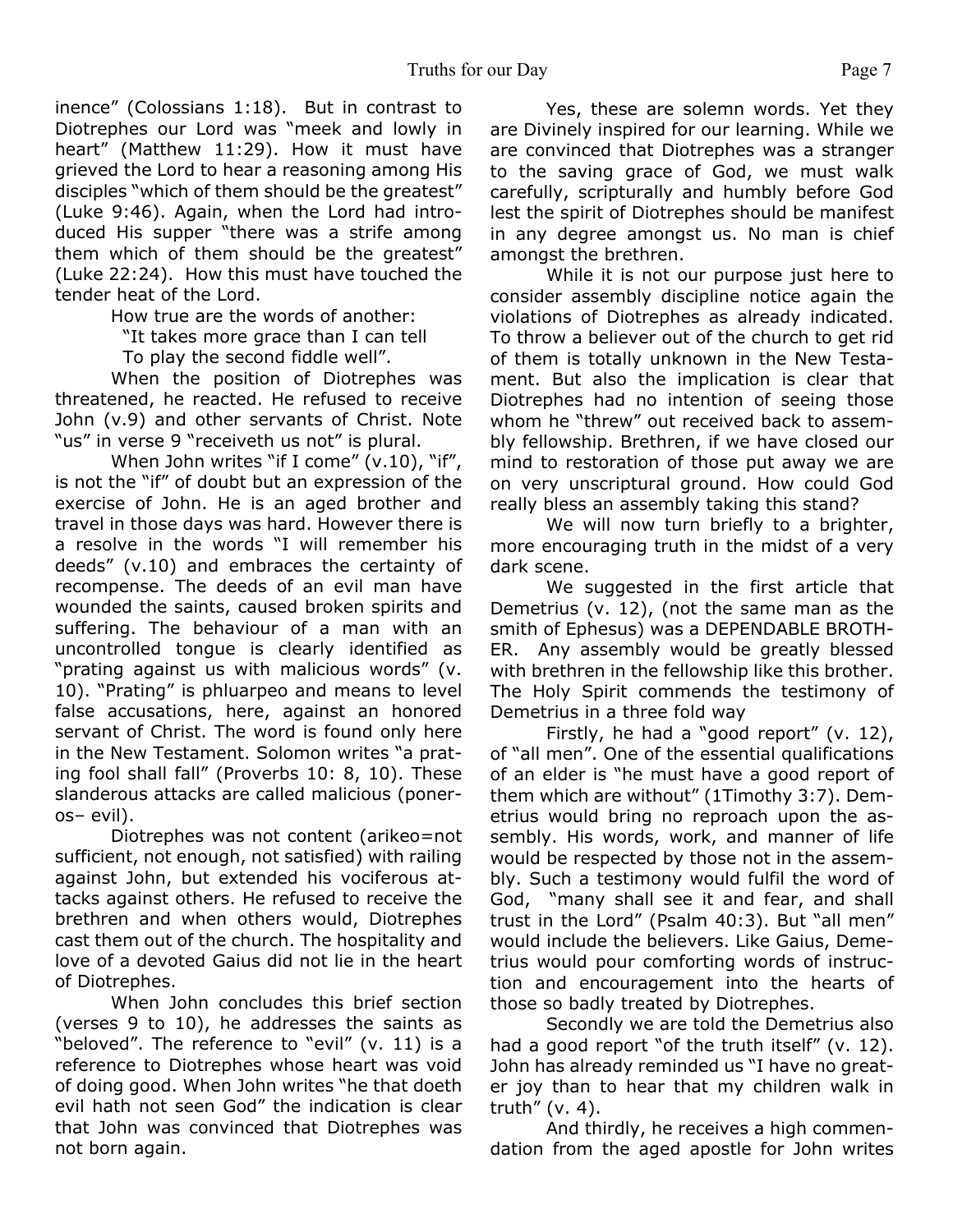"we also bear record" (v. 12). Likely addressing Gaius to whom John is writing, he states "Ye know that our record is true" (v. 12).

 Do we not learn a very valuable lesson here? While conditions in an assembly may drift into unscriptural ways and carnal men rise to oversight for which they are not qualified, it is possible for individual believers to live for Christ as Gaius and Demetrius did. Even though Diotrephes inflicted his ruthless ways upon an assembly, two men bore a consistent testimony. We have all the resources needed to be overcomers. Peter reminds us that we have been given "all things that pertain unto life and godliness" (2 Peter 1:3). The overcomer in Revelation 2 and 3 rises above the problems, worldliness, and departure in each of the seven assemblies. In such circumstances a believer can bear a bright testimony for the Lord in a dark day.

 Notice John, whom we have called a DIPLOMATIC MAN (v. 13,14).

 John has many things to write. How many times while reading the writings of this apostle which the Holy Spirit directed him to write do we long that he could have continued. At the conclusion of his Gospel we read "There are also many other things which Jesus did, the which, if they should be written every one, I suppose that even the world itself could not contain the books that should be written. Amen." (John 21:2).

Here he brings his brief letter to a conclusion perhaps for at least two reasons.

 Firstly he does not want his words to reach the ears of Diotrephes which could make desperate circumstances more difficult for the suffering saints.

 But secondly it is far better to speak face to face (lit. mouth to mouth). When an issue rises today it is easier to send a letter or an e-mail. But the modern methods allow for little discussion.

 John concludes with what, in view of the epistle, could be a prayer for "peace". This would embrace harmonious relationships between brethren, a peace which binds together.

 This epistle closes with a word which speaks, "peace". He refers to the believers where Gaius is with the words "Greet the friends by name" (v. 14). "Our friends salute thee" (v.12) are those where John is writing from. This is the relationship John longs for the believers to enjoy. "Peace" and "friends" are beautiful companions when they exist together.

**If we would not fall into sin, we must avoid occasions to sin. He that trifles with temptation, will be overcome by the tempter. When Peter went into the High Priest's palace, Satan soon cooled his courage and led him captive into sin.**

# **Meditation**.

A Man who wants to see and know a country<br>
must not hurry through it by express train, Man who wants to see and know a country but he must stop in the towns and villages and see what is to be seen. He will know more about the land and its people if he walks the highways, climbs the mountains, stays in the homes, and visits the workshops, than if he does many miles in the day, and hurries through picture galleries as if death were pursuing him.

In like manner, if a man would gain a true acquaintance with the truth of God, he must not hurry through Scripture, but pause for the Lord to speak to him. Cattle do not get the benefit of rich pasture and give their milk for the health of others by being driven at a gallop through the fields; they must be allowed to quietly graze and ruminate for this. It is only by quiet meditation on the truth of God that we are rightly enriched by it.

## **"Look and Lift up Your Heads."**

(A message for the times). *W. E. Vine*

THIS encouraging exhortation has a background of solemn announcements as to the conditions prevailing in the world at the close of the present age, and the Divine interpositions and judgements which are to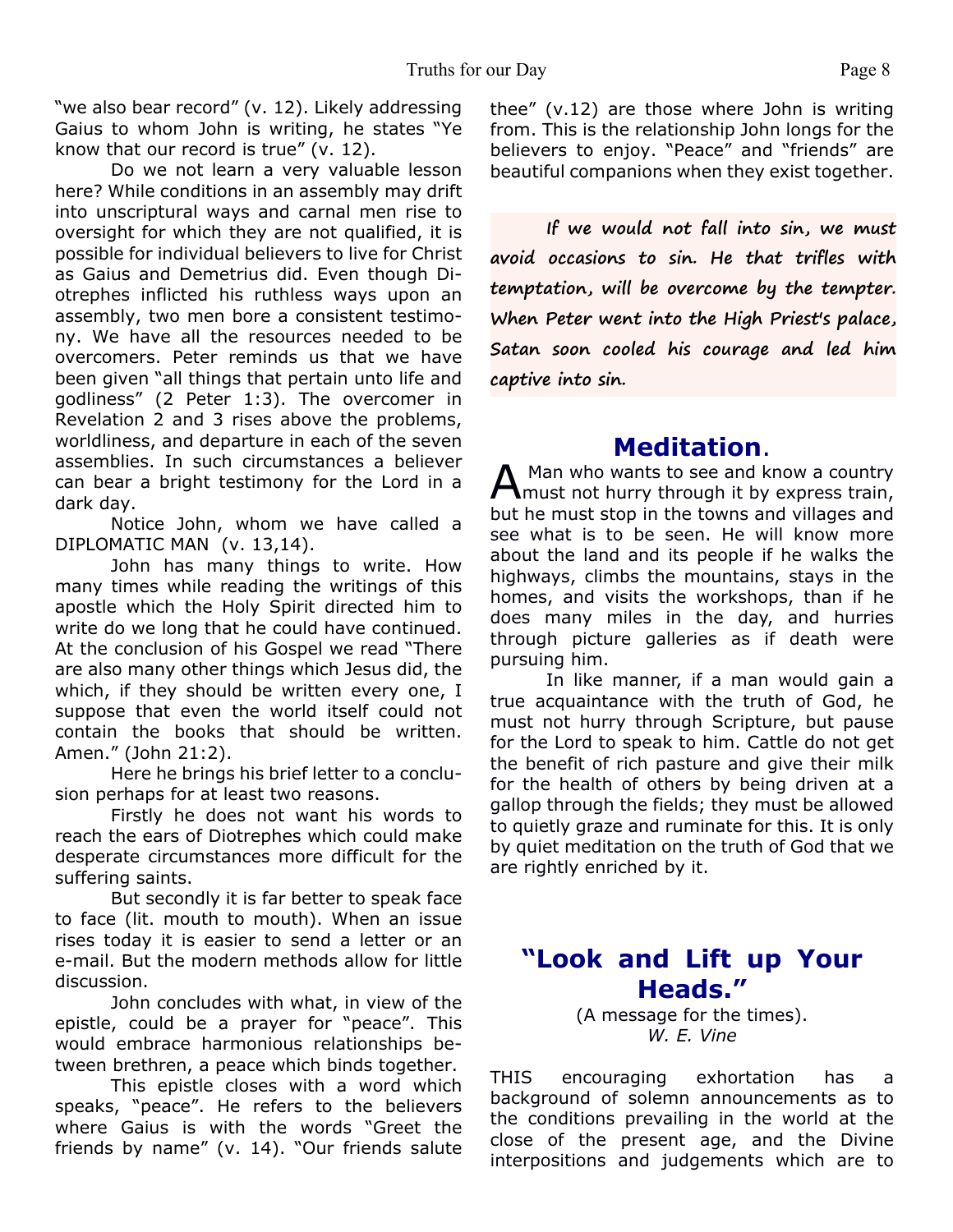take place. When there is distress of nations, in their perplexity; when men are "fainting for fear, and for expectation of the things which are coming on the world"; when the powers of the heavens are shaken; "when these things begin to come to pass," says the Lord, "look up, and lift up your heads, because your redemption draweth nigh." (Luke 21: 28).

 This is a warning to us against being cast into a spirit of anxious apprehensiveness, against being so occupied with the perilous state of affairs, that we become filled with foreboding and fear, because of what is impending. It is, on the other hand, an encouragement to us to have our hearts' affections set on Christ, to make His interests our own, to press on toward the mark of our high calling, realising how near is the time of our redemption, with all that this will mean both for Him and for us. To look up means that our thoughts, our aspirations, and expectations are "where Christ is, seated on the right hand of God" (Colossians 3:1, R.V.). To lift up our heads is to be characterised by uprightness of walk and conduct before God; it also signifies to be triumphant, in the power of Christ's victory, over the evil one; and the joyous realisation of His complete authority and absolute control over all the forces of evil; over all the anti-God uprisings in the world; over all the upheavals and confusion that arise from the increasing lawlessness that abounds on every hand.

 There are already signs, physical, political, national and international, that we are nearing the end. The use of atomic energy, and all the fearful potentialities of the gamma rays and the cosmic rays, are in themselves indications of the possibilities of the shaking of the power of the heavens. The unprecedented alarms of the nations in expectation of things that are coming on the earth; the national events that are beginning to fulfil the predictions of Scripture as to the affairs of the peoples of the world, both Jew and Gentile; are sufficient to make clear that events are rapidly moving toward the fulfilment of what was foretold by the Lord, concerning the time of the end.

 We have good reason, therefore, to be encouraged and strengthened by His words of comfort and cheer. They were designed to be

applicable to us, to enable us to walk worthily of His Name, and as those who are "more than conquerors through Him that loved us." Let us then give heed to His word; let us look up and lift up our heads; because our redemption draweth night.

"Thou wilt keep him in perfect peace whose mind is stayed on Thee, because he trusteth in Thee." (Isaiah 26:3).

**Observe what directions your thoughts and feelings most readily take when you are alone; then you will form a tolerably correct opinion of your real state.**

# **America's Form of Worship**

(The material upon which this article is based was suggested by a similar article that a denominational preacher wrote that was published in a daily newspaper. Ed.).

There is no doubt that an increasing number<br>of Americans claim to have no religion, here is no doubt that an increasing number according to some of the latest polls. In fact, the "Nones" have increased dramatically to a number that would embrace about 46 million US citizens. That seems to be true, and it appears to be a reflection of man's increasing antipathy to God and to any form of worship that acknowledges God or recognizes His rightful control over their lives.

 However, while this is the general trend, it would be wide of the mark to say that our culture doesn't include a form of worship. It may be manifested by those who are devotees of professional (or otherwise) pigskins at this season of the year, or by those who, a little later, will crowd into large religious gymnasiums to watch ten grown men run up and down a delineated area to try to put a round ball through a hoop. In the summer, there are those who gladly sit for hours in the blazing sun to watch eighteen men perform their ceremony